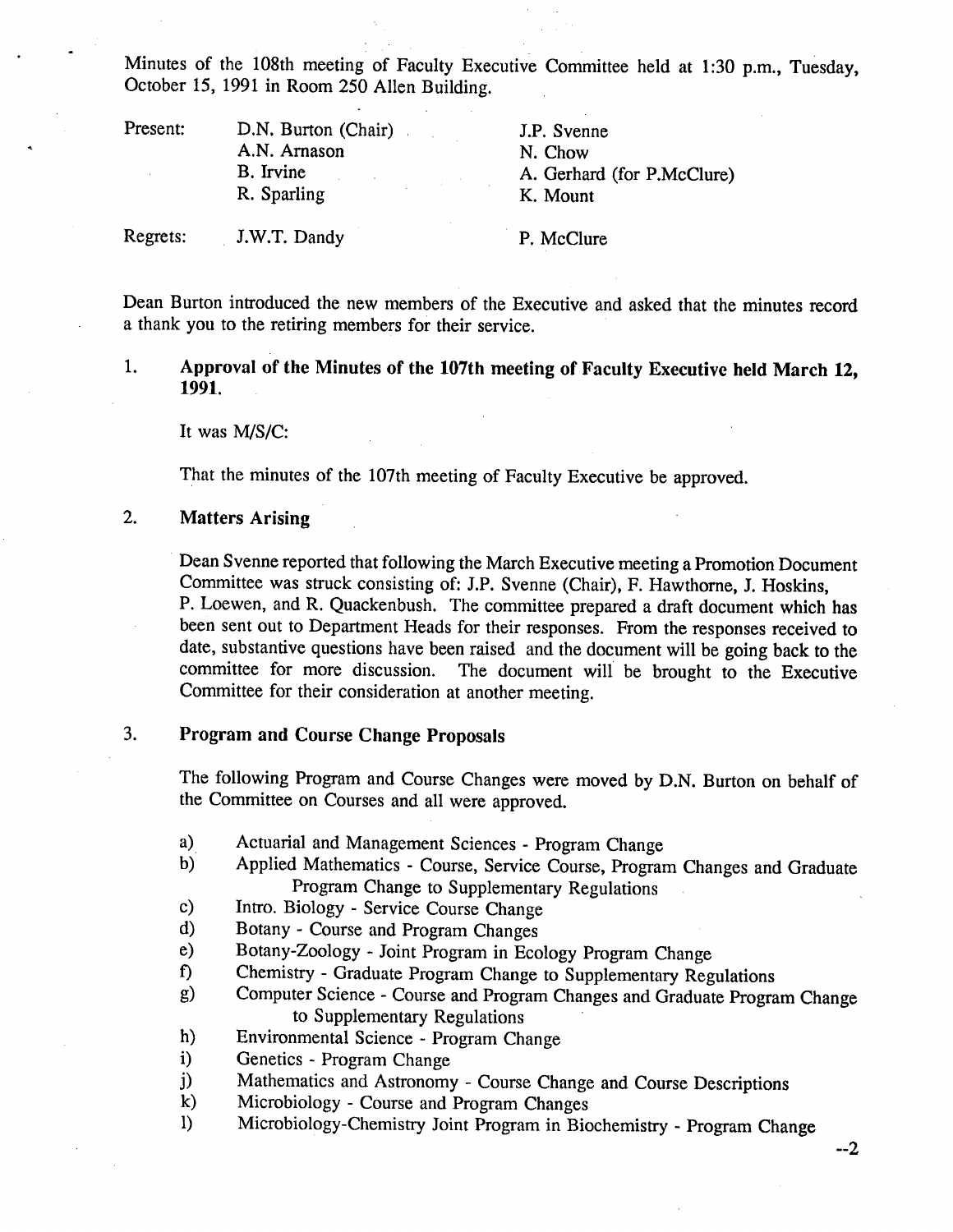### 3. Continued

- $m)$ Microbiology-Chemistry Joint Program in Biotechnology - Program Change
- Physics Course and Program Changes  $n)$
- Mathematics and Astronomy-Physics Joint Program Program Change  $\mathbf{O}$
- Zoology Course and Program Changes  $p)$
- $q)$ Other Faculty Courses (Fac. of Engineering) - Course Change

### **Selection of Science Award Winners**  4.

Dr. Burton brought the Executive's attention to the small number of Faculty Awards available to Science students.

Dr. Burton reported that the Gold Medal for the B.C.Sc. Honors program will be awarded **to Wing Sang LEE,** #6037961. On review of all candidates, it was determined administratively that Mr. Lee, in the regular program, was the most qualified.

The following awards were *MIS/C:* 

# **Alumni Association Scholarship**

### **BOYD, Scott Dexter #6123755**

### **Dr. Maxwell S. Rady Scholarship in Science**

Shared equally amongst the following:

| CHAN, Wing Keung             | #6202551 |
|------------------------------|----------|
| <b>CHARTRAND, Rick Scott</b> | #6206159 |
| DIXON, Elijah                | #6206494 |
| LAPKOWSKI, Christopher       | #6203707 |

**University Women's Club of Winnipeg Undergraduate Scholarship in Science** 

**HEMPEL, Anita Glenda #6205332** 

**Rosabelle Searle Leach Scholarship** 

Shared equally amongst the following:

| BYZIO, Edward Alexander      | #6303794 |
|------------------------------|----------|
| MINISH, Errin Amber          | #6211943 |
| <b>SIMMONS, Brent Andrew</b> | #6212084 |
| TINCKAM, Kathryn Joanne      | #6210532 |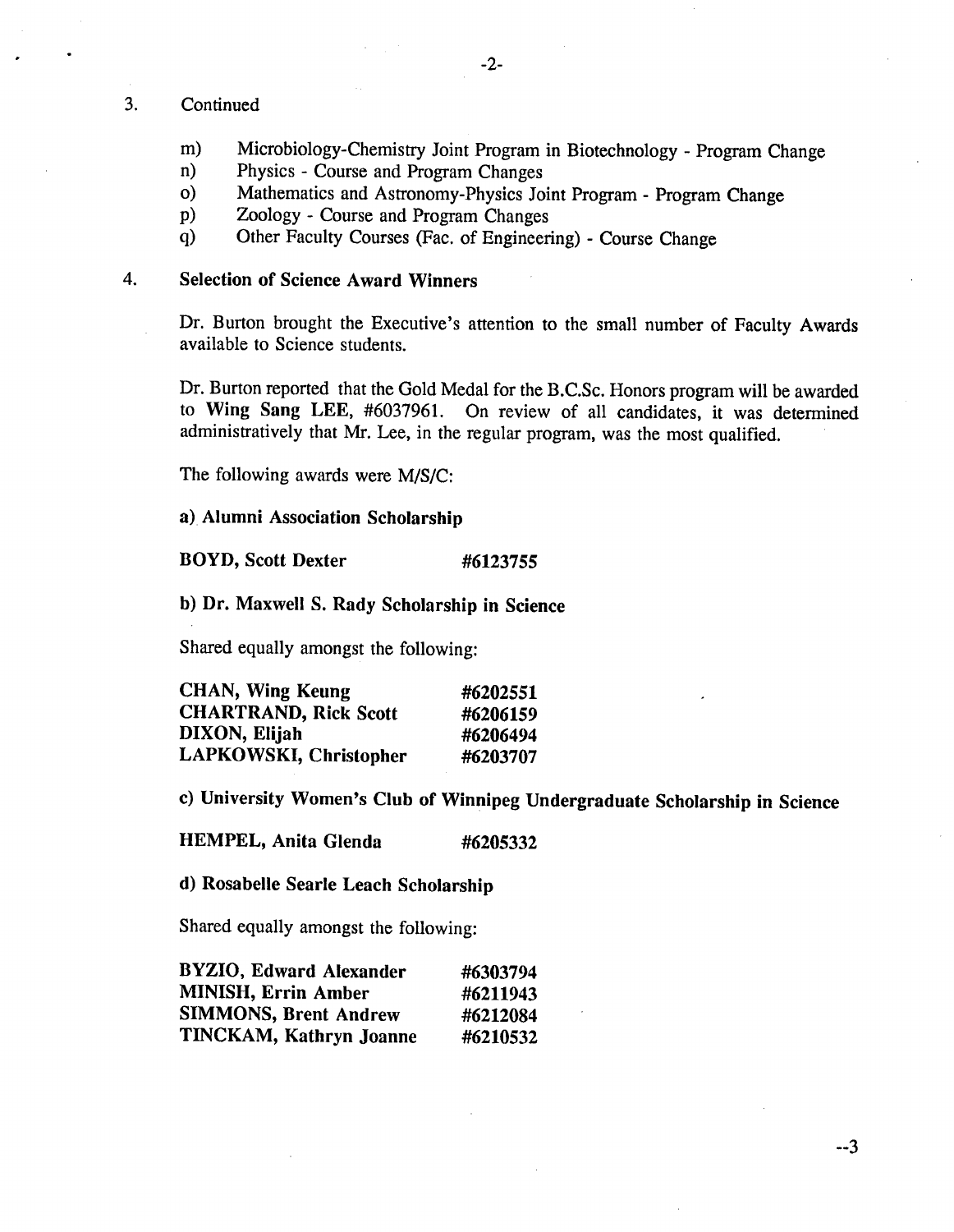### 4. Continued

# **e) Benjamin Cohen Scholarship and Isbister Undergraduate Scholarships**

Shared equally amongst the following:

| <b>BYZIO, Edward Alexander</b> | #6303794 |
|--------------------------------|----------|
| <b>CHAN, Wing Keung</b>        | #6202551 |
| <b>CHARTRAND, Rick Scott</b>   | #6206159 |
| DIXON, Elijah                  | #6206494 |
| LAPKOWSKI, Christopher         | #6203707 |
| <b>MINISH, Errin Amber</b>     | #6211943 |
| <b>O'HAGAN, Ronan Connolly</b> | #6109235 |
| <b>SIMMONS, Brent Andrew</b>   | #6212084 |
| TINCKAM, Kathryn Joanne        | #6210532 |
| YIN, Qing                      | #6210599 |

#### **Membership on Committees**  *5*

Dr. Burton reported on the changes to the membership of the Committee on Student Standing. It was M/S/C that the membership be approved.

The membership of the Committee on Student Standing is as follows:

| Dr. B. Hann (Zoology)                            | June 1992 |  |
|--------------------------------------------------|-----------|--|
| Dr. N. Halden (Geological Sciences)              | June 1992 |  |
| Dr. N. Losey (Mathematics & Astronomy) June 1993 |           |  |
| Dr. A. Scoot (Chemistry)                         | June 1993 |  |
| Dr. A. Chow (Chemistry)                          | June 1994 |  |
| Dr. R. Collens (Computer Science)                | June 1994 |  |
|                                                  |           |  |

### **Multi-Year Plan** -- **Progress Report**   $6.$

Dean Svenne reported on the process being followed to prepare a Multi-Year Plan which has a Central Administration deadline of November *15.* The draft Plan will be presented to Faculty Executive at the next meeting to be held Thursday, October 31. The members were asked to talk to as many department members as they could to get their input on the plan. Following approval of Faculty Executive, the Plan will be presented to Faculty Council.

#### **Other Business**  7.

Dr. Burton mentioned that a copy of the report of the Stuart Smith Commission of Enquiry on Canadian University Education is available in the Dean's Office. Members should feel free to come and look at it.

As there was no further business, meeting adjourned 3:20 p.m.